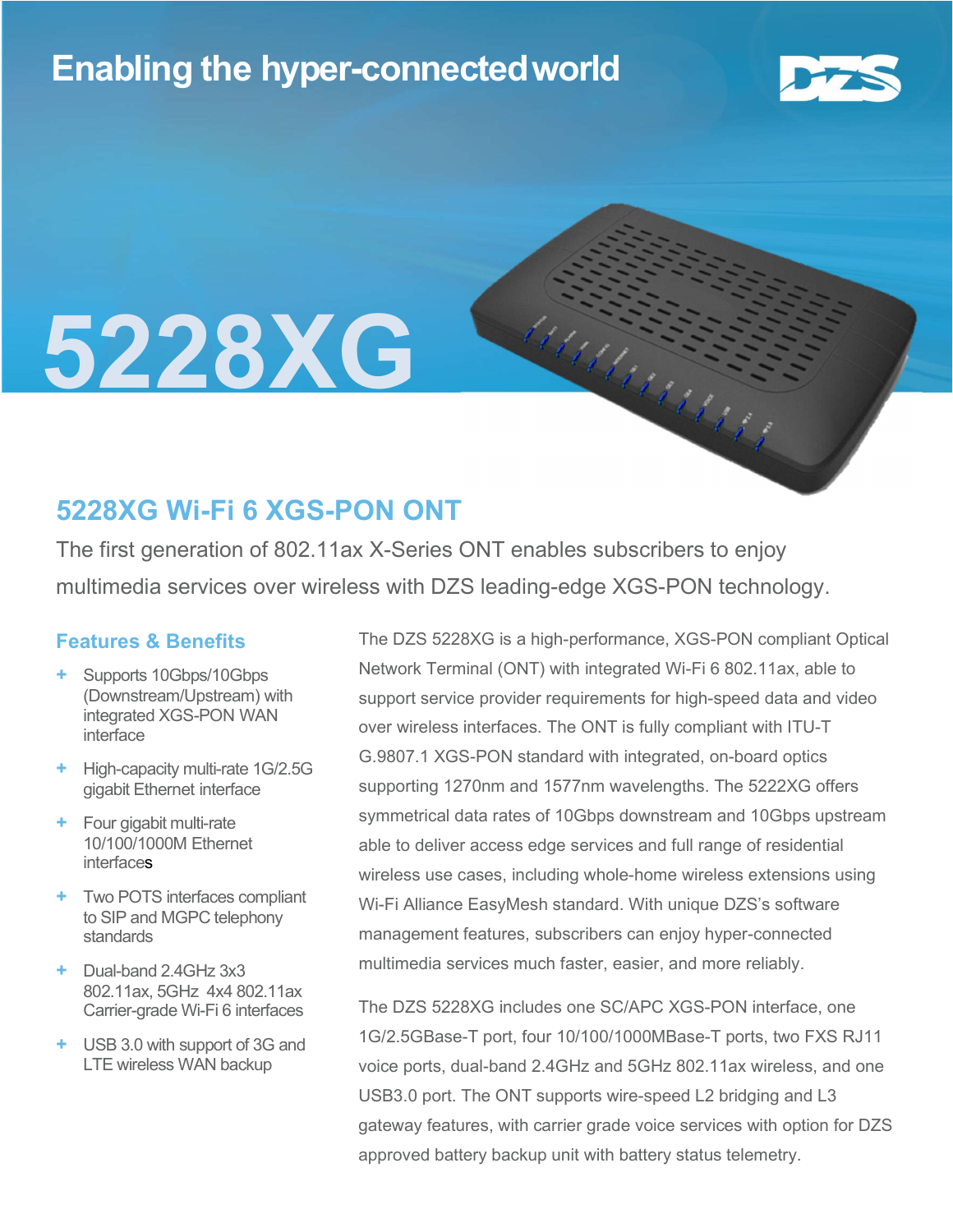

#### Service Scenario

The XGS-PON network consists of an Optical Line Termination (OLT) located at the Central Office, and a set of residential Single-Family Unit (SFU) and Multi Dwelling Unit (MDU) locations with Optical Network Terminals (ONTs). Between them is the optical distribution network (ODN) comprised of fibers, passive optical splitters and couplers.

The 5228XG ONT supports 10 Gigabit symmetrical data using the XGS-PON standard. Services include High-Speed Internet (HIS), carrier-grade wireless, packet Voice, IPTV, OTT video, and cloud enabled services to multi-media devices.

#### Key Service Attributes

- + FSAN ITU-T G.9807.1 XGS-PON compliant
- + One 1G/2.5GBase-T Ethernet port, RJ45 supporting 2.5Gbps symmetrical services
- + Four 10/100/1000MBase-T Ethernet ports, RJ45 supporting 1Gbps symmetrical services
- + Two voice ports, FXS interfaces compliant to ANSI and ETSI standards, SIP and MGCP
- + 2.4GHz 3x3 802.11ax, 20MHz and 40MHz channels
- + 5GHz 4x4 802.11ax, 20MHz, 40MHz and 80MHz channels
- Downstream and Upstream MU-MIMO
- + EasyMesh R2
- + USB 3.0 port, support of 3G and LTE wireless dongles
- + IPTV multicast, IGMPv2 and IGMPv3 services
- + Any-port, Any-service data model
- + Traffic management including Q-in-Q tagging, 802.1Q VLANs, multiple subscriber VLANs, per-port rate limiting
- + 802.1p priority bits, DiffServ and priority ques based on services types.
- + +12 VDC uninterruptable service power source, option for battery backup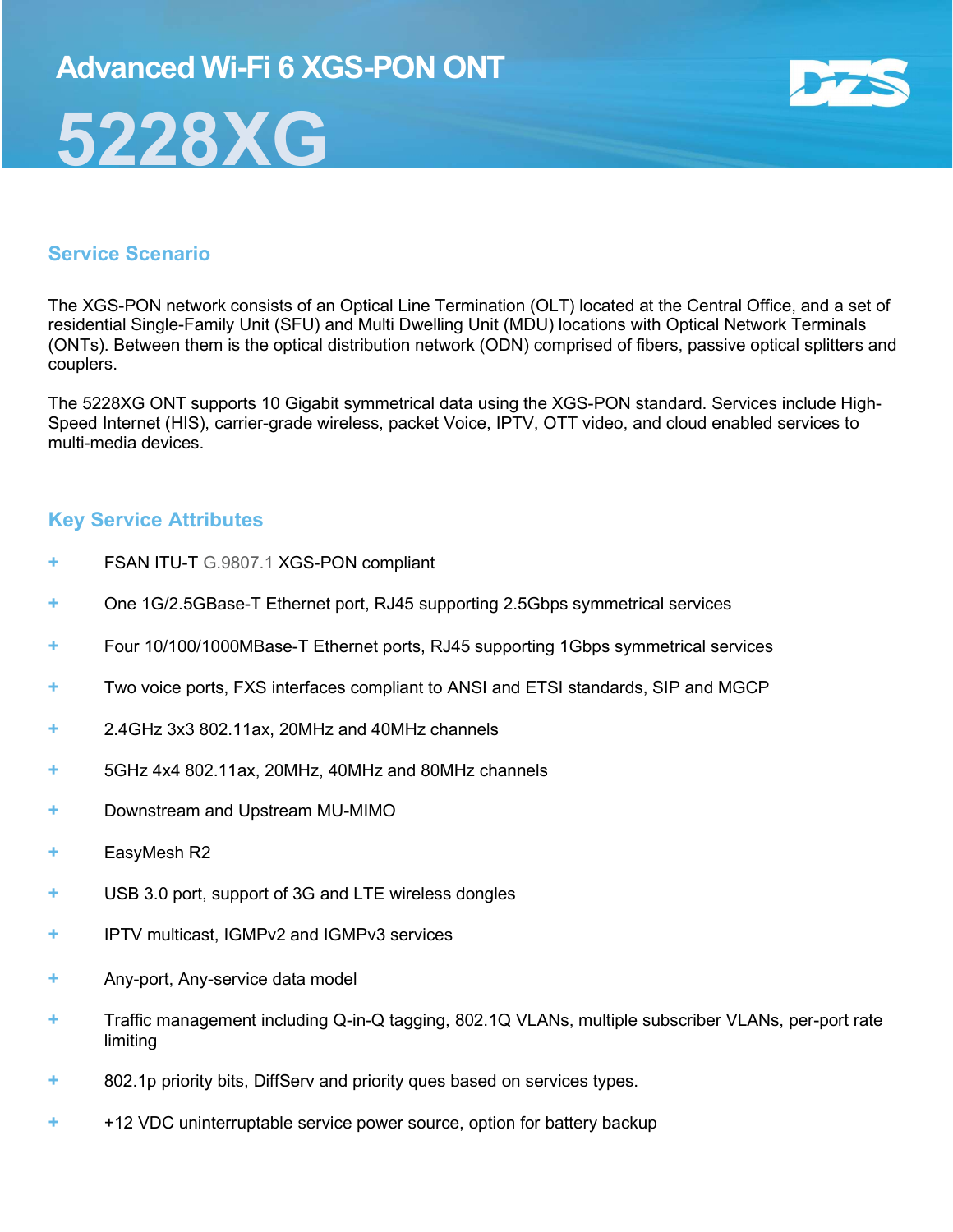## Advanced Wi-Fi 6 XGS-PON ONT

## 5228XG

## Product Specifications

#### Hardware

- + Dimensions
- Width: 10.3" (260mm) Depth: 6.1" (155mm) Height: 1.4" (35mm)
- + Weight 0.81 LB (0.37 kg)
- + 256GByte Flash Memory
- + 512GByte SDRAM (DDR3)
- + XGS-PON WAN Interface
- + Capacity:10Gbps Down/10Gbps Up

#### Interfaces

- + WAN: 1 SC/APC port, XGS-PON
- + LAN:1 port 1G/2.5GBase-T Ethernet (RJ45), 4 ports 10/100/1000MBase-T Ethernet (RJ45)
- + Telephone: 2 ports 2-wire RJ11
- + Power: 1 2-pin barrel connector, 1 2x4 8-pin battery connector
- + WiFi push button setup (WPS)
- + LED Indicators
- + Recessed RESET button

#### XGS-PON

- + N1 Class, 20km (12.4 miles), reach max split 128
- + Maximum ODN Attenuation, +29 dB link budget
- + Transmitter, 1270nm, +2.0 to +7 dBm
- + Receiver, 1577nm, -28 dBm
- + Forward Error Correction (FEC) per G.989.3
- + Dying Gasp

#### Wireless

- + SSIDs: 4x2.4GHz, 4x5GHz
- + Devices per radio: 64
- + Authentication WEP, WPA-PSK, WPA2, WPA2-PSK, 802.1x
- + Encryption: WEP (64-bit, 128-bit), AES, TKIP+AES
- + WPS modes: Push-button, API PIN, STA PIN
- + MU-MIMO transmit/receive
- + RADIUS Server support
- + MAC filtering
- + Wireless bridge mode
- + EasyMesh R1 and R2

#### Telephone

- + SIP (RFC 3261)
- + MGCP
- + Codec: G.711 (u-law and A-law), G.729B, G726
- + RENs per line: 5 maximum
- + Drop length: Residential short loop, 152.4 m (500 ft.)
- + Output max: 25mA
- + Ring voltage: 48Vrms @ 20/25 Hz

#### Quality of Service

- + HW-based internal IEEE 802.1p (CoS)
- + Strict Priority (SP)
- + 802.1Q(VLAN tag) QoS mapping ToS/CoS
- + 8 queues per port
- + Classified traffic can be tagged with VLAN ID and Ethernet Priority bit, and can be assigned to priority queues
- + Classify packets into different IEEE 802.1p priority queues according to DSCP values (RFC 2475)
- + The range of traffic shaping or rate-limit shall between 64 Kbps to the maximum port rate with 64kbps granularity. The accuracy error shall be less than ±10%.
- + DSCP IP CoS (RFC 2475)

#### Software Features

- $+$  IEEE802.1D and IEEE802.1Q
- + Address learning with auto aging-L2/BPDU Filter
- + Support 2048 MAC learning addresses
- + Multiple T-CONTs/GEM ports per device + Flexible mapping between GEM port and
- T-CONT + Priority queues and scheduling on upstream
- + Activation with automatic discovered serial Number and password

#### IP Routing and Firewall

- + DHCP, Static-IP and PPPoE
- + NAT/NAPT
- + DNS Proxy
- + DHCP Server
- + UPnP, plug and play

#### IPv6

- + IPv4 and IPv6 Dual-Stack-Lite
- + Bridged Mode (transparent pass thru of IPv6 frames)
- + IPv6 support of BRouted and PPPoE Bridged VLANs
- + DHCPv6 client and server
- + Router Advertisement on LAN-side interfaces
- + SLAAC for automatic acquisition of WAN-side IPv6 addresses and GW
- + CLI, HTTP and TR-069 management via IPv6

#### Environmental

- + Operating Temperature 32~104°F (0~+40°C) Commercial
- + Storage temperature -4~149°F (-20~65°C)
- + Operating humidity 5 to 90% (noncondensing)
- + Altitude: –200 to 10,000 feet (–61 to 3,048 m) above sea level

#### Powering

- + DC power, +12 VDC nominal, 2.5
- + Input power, 90-240VAC, 50/60Hz
- + Power consumption, ~16W maximum

#### Management

- + ITU-T 984.1/G988 compliant OMCI interface
- + CPE Manager Web UI
- + CLI over telnet
- + SNMP Client
- + TR-069, TR-104, TR-98
- + LED indications for status

#### **Compliance**

- + FCC Part 15 Class B
- + ICES-003 Class B
- + CE Mark
- + Safety ETL/Intertek
- + IEC 62368-1, UL 62368-1, EN 62368-1
- + FDA IEC 60825-1
- + RoHS 2015/863/EU